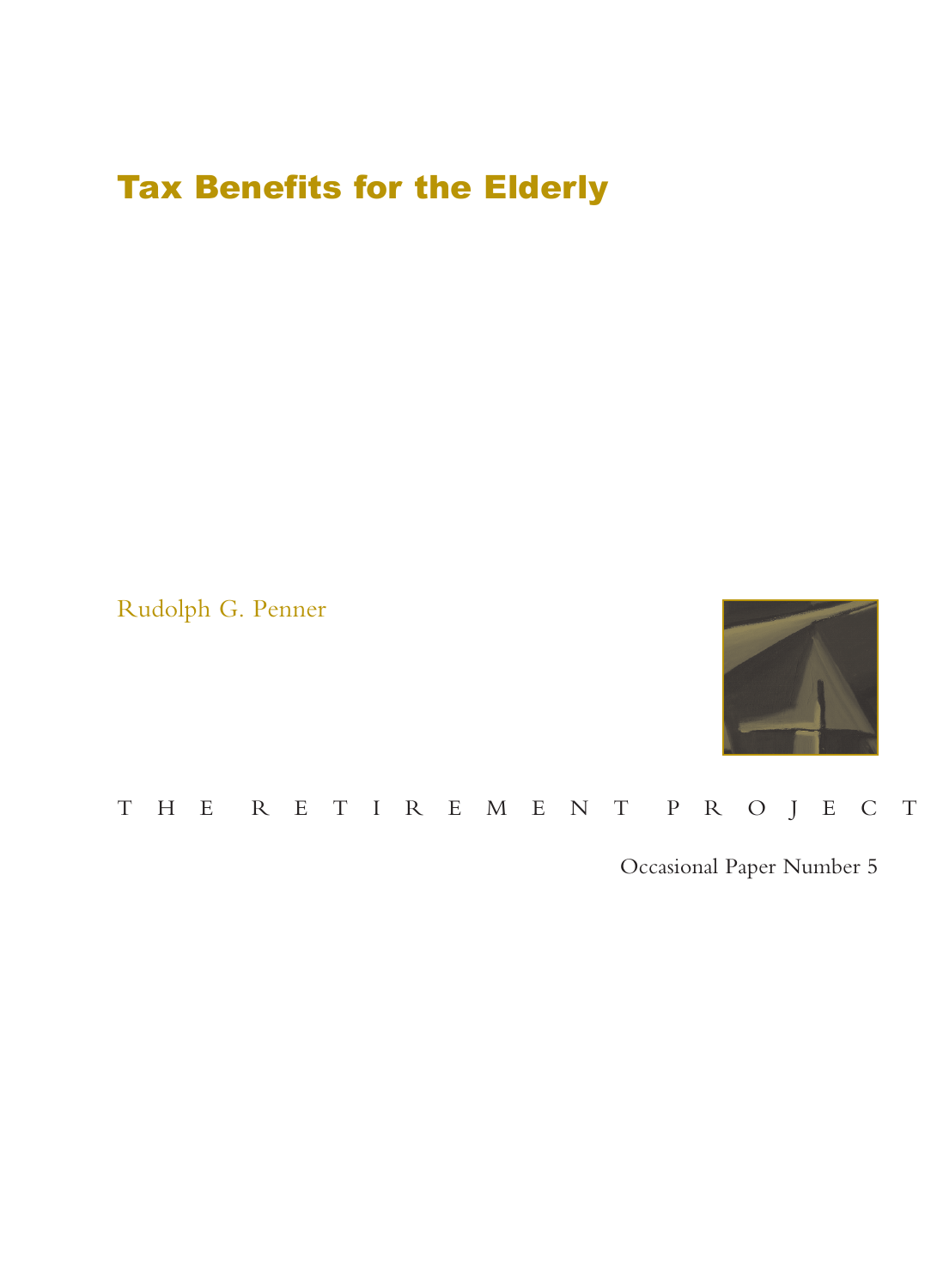## The Retirement Project



## ABOUT THE SERIES

THE RETIREMENT PROJECT IS A MULTIYEAR research effort that will address the challenges and opportunities facing private and public retirement policies in the twenty-first century. As the number of elderly Americans grows more rapidly, Urban Institute researchers will examine this population's needs. The project will assess how current retirement policies, demographic trends, and private-sector practices influence the well-being of older individuals, the economy, and government budgets. Analysis will focus on both the public and private sectors and will integrate income and health needs. Researchers will also evaluate the advantages and disadvantages of proposed policy options. Drawing on the Urban Institute's expertise in health and retirement policy, the project will provide objective, nonpartisan information for policymakers and the public as they face the challenges of an aging population. All Retirement Project publications can be found on the Urban Institute's Web site, http://www.urban.org. The project is made possible by a generous grant from the Andrew W. Mellon Foundation. This study was made possible by a generous grant from the J.M. Kaplan Foundation.

Copyright © April 2000. The Urban Institute. All rights reserved. Permission is granted for reproduction of this document, with attribution to the Urban Institute.

The nonpartisan Urban Institute publishes studies, reports, and books on timely topics worthy of public consideration. The views expressed are those of the author and should not be attributed to the Urban Institute, its trustees, or its funders.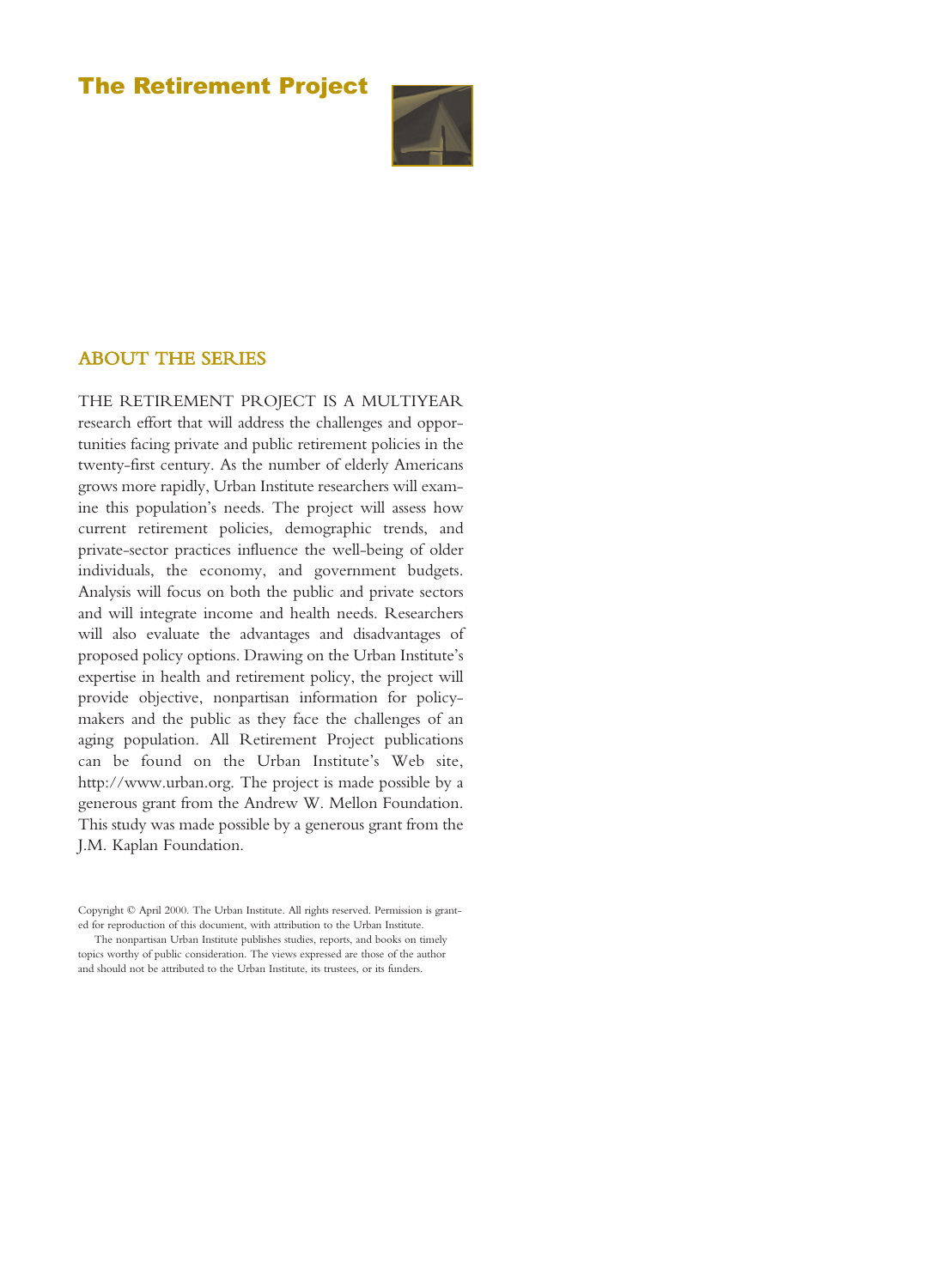## Table of Contents





## **TABLES**

| Table 4. State Income Tax Liabilities for Low-Earning Couples Age 65 and Older Compared with Those for  |  |
|---------------------------------------------------------------------------------------------------------|--|
|                                                                                                         |  |
| Table 5. State Income Tax Liabilities for Low-Earning Couples Age 65 and Older Compared with Those for  |  |
|                                                                                                         |  |
| Table 6. State Income Tax Liabilities for High-Earning Couples Age 65 and Older Compared with Those for |  |
|                                                                                                         |  |
| Table 7. State Income Tax Liabilities for High-Earning Couples Age 65 and Older Compared with Those for |  |
|                                                                                                         |  |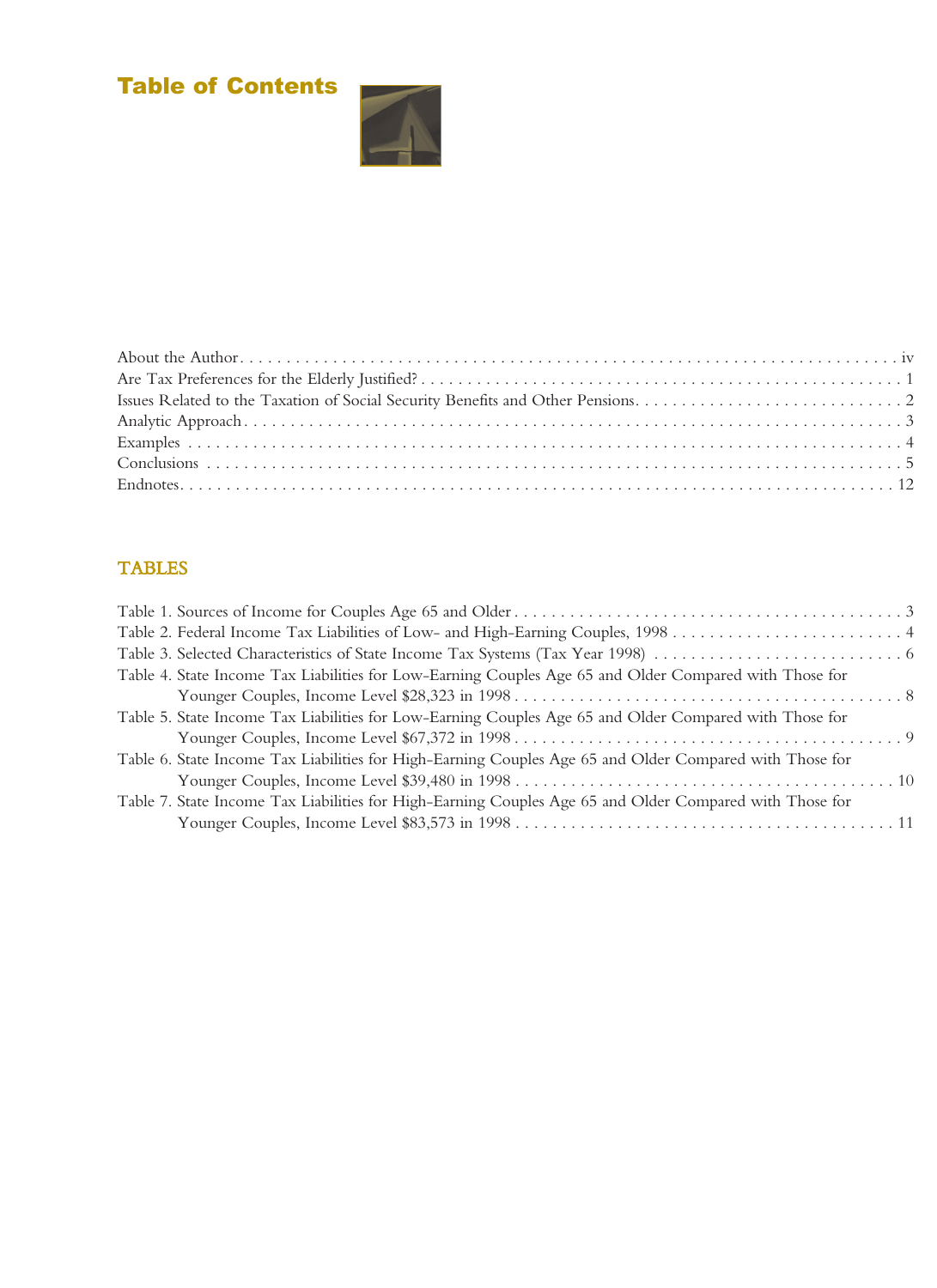## ABOUT THE AUTHOR

RUDOLPH G. PENNER IS A SENIOR FELLOW AT the Urban Institute, where he holds the Arjay and Frances Miller chair in public policy. Previously, he was a managing director of the Barents Group, a KPMG company. From 1983 to 1987, he was director of the Congressional Budget Office. He is currently directing the Urban Institute's Retirement Project.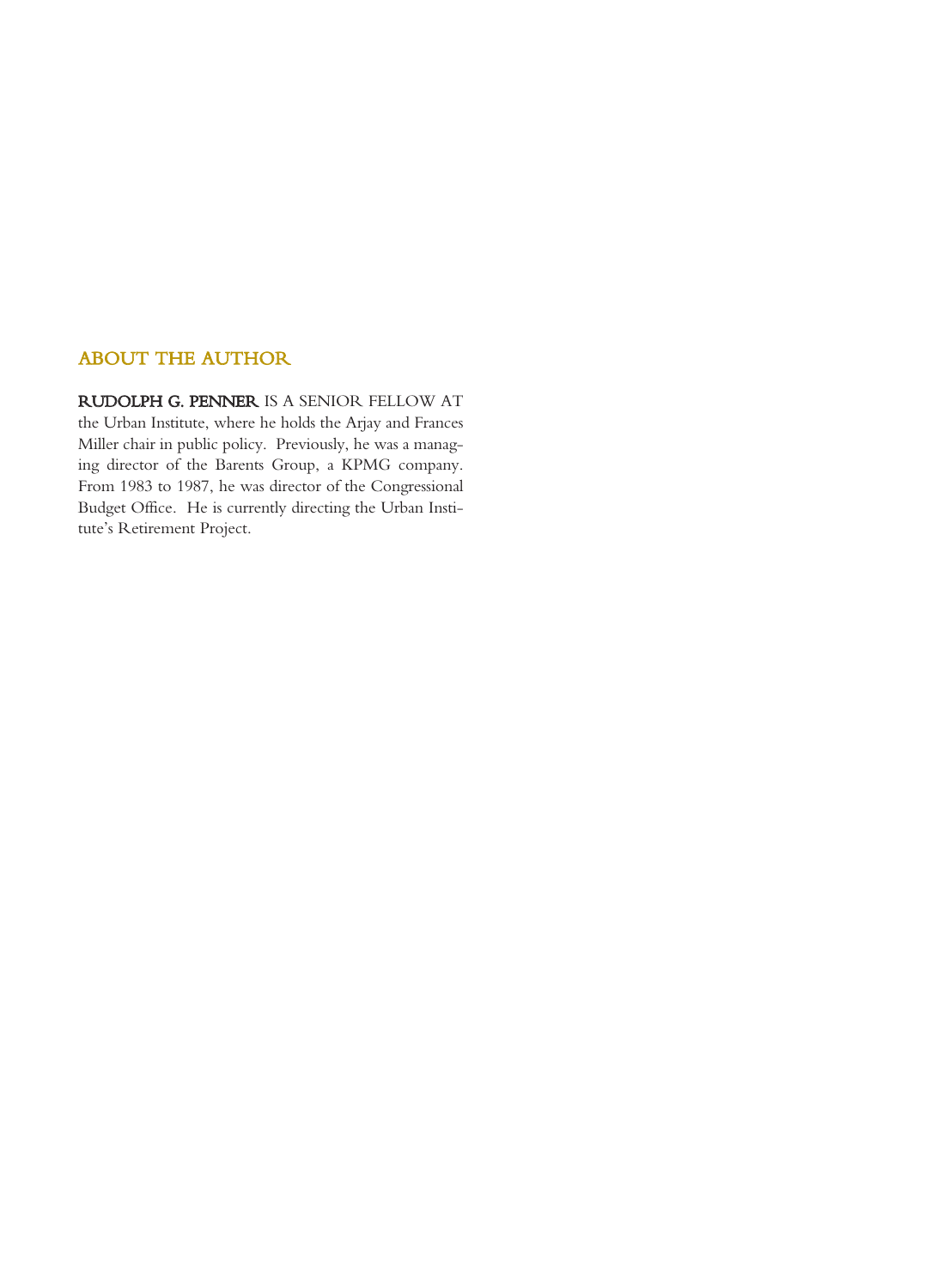## Tax Benefits for the Elderly



DOMESTIC SPENDING IS DOMINATED BY programs devoted to the elderly. Over half of domestic spending outside of interest goes to people 65 and older. This spending is complemented by special tax breaks; for example, in 1998 every senior citizen received an extra standard deduction of \$850. In addition, the value of Social Security benefits is enhanced for low- and moderateincome couples, who receive them tax free, or for singles with incomes between \$25,000 and \$34,000 and couples with incomes between \$32,000 and \$44,000, who receive 50 percent or more of their benefits tax free. Singles with incomes above \$34,000 and couples above \$44,000 receive at least 15 percent of their benefits tax free. There is also a nonrefundable tax credit for lowincome individuals who receive the bulk of their retirement income in taxable form, but this is rarely used and will not be analyzed here.

The retirement of the baby boomers and continuing increases in life expectancy will require reforms that slow the growth of benefits for the elderly and will also probably significantly increase tax burdens on workers. Given this reality, it may be time to reconsider the tax advantages now enjoyed by senior citizens, many of whom are quite affluent.

The value of tax concessions to the elderly was small relative to the \$376 billion spent on Social Security and the \$211 billion spent on Medicare in fiscal year 1998. The exclusion of the Social Security benefits as taxable income for retired workers is most important by far, reducing 1998 revenues by \$16.8 billion.<sup>1</sup> The extra standard deduction cost only \$1.7 billion, presumably because the exclusion of such a large portion of Social Security benefits keeps many of the elderly from being taxed, and because some who are taxed itemize their deductions. The special tax credit for the elderly is worth only \$40 million.2 Although the special tax provisions affecting the elderly impose relatively small revenue losses, they are often quite significant for middle-class and affluent elderly taxpayers.

States and localities also provide an array of tax benefits for the elderly. Practices vary greatly among the states. Many do not tax all or any pension income, and many have special homestead exemptions and circuit breakers that ease the burden of state and local property taxes. Such property tax relief is often available only to the elderly and disabled, although some states provide relief to other property owners and renters as well. Many states that have income taxes also provide an extra standard deduction to senior citizens, and many totally exempt Social Security benefits.

The elderly also receive substantial Medicare and Medicaid health benefits that are not taxed at the federal or state level even though such benefits could be considered part of income for the elderly. However, this does not appear on the official list of tax expenditures and will not be considered here. Some policymakers have suggested taxing the subsidy associated with Part B Medicare insurance for physician services, a change that would be relatively easy to compute and to attribute to individuals.

### ARE TAX PREFERENCES FOR THE ELDERLY JUSTIFIED?

Obviously, younger taxpayers have to bear higher tax burdens than they would if fewer tax concessions were provided to the elderly. The rationale for this particular transfer from young to old is far from clear, especially since so many elderly have higher incomes than younger taxpayers. The tax concessions can be large in absolute terms for affluent taxpayers. Moreover, the preferences can also be erratic because they are dependent on the composition of a taxpayer's income. An affluent elderly person receiving income from nonpension sources, such as interest and dividends from regular investment accounts, is fully taxed in most states, whereas someone receiving the same income from a pension fund often gets sizable tax breaks. Anomalies in the way Social Security benefits are brought into the federal income tax base result in different taxpayers with the same total income facing quite different tax burdens.

Generally, such tax concessions, which are neither targeted nor equitable, seem like a strange way to provide assistance to the elderly. However, reforming them is likely to be as difficult as reforming Social Security and Medicare. Not only are the elderly an important voting bloc, they are also a popular group with the rest of the population. They are often people's grandparents, and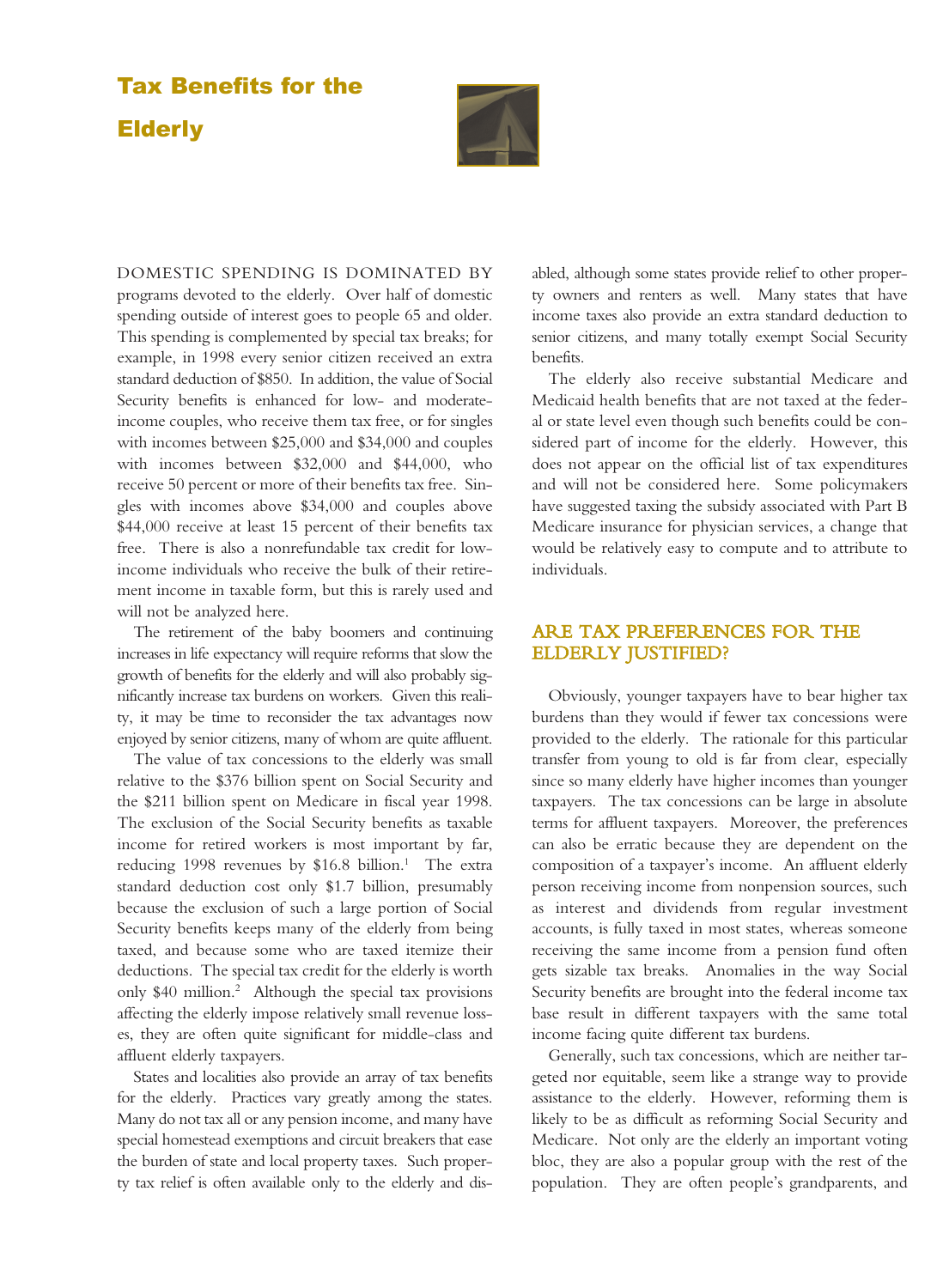few begrudge them a monetary gift toward the end of their lives. However, it must be asked: How much is enough? Perhaps some elderly, especially the more affluent, could get along with fewer financial perks.

### ISSUES RELATED TO THE TAXATION OF SOCIAL SECURITY BENEFITS AND OTHER PENSIONS

Currently, the method for phasing in the taxation of Social Security benefits depends on one's non–Social Security income plus one-half of Social Security benefits. This often leads to the peculiar result that a person receiving one dollar extra in non–Social Security income is penalized more than a person receiving an extra dollar in benefits. For example, imagine two couples who have \$50,000 of total income each. The first has \$20,000 of Social Security benefits and \$30,000 of other income, while the second has \$10,000 of benefits and \$40,000 of other income. The formula for determining taxable income in the two cases is complicated and will not be explained here, but it requires that the former couple include \$4,000 or 20 percent of benefits in taxable income, while the latter couple must include \$5,850 or 58.5 percent. This makes little sense. However, once a taxpayer has sufficient income to bring fully 85 percent of benefits into the tax base, it no longer matters how the income is derived.

It is commonly said that if Social Security benefits were taxed like ordinary pensions, at least 85 percent of the benefit would be put in the tax base; the other 15 percent is an approximation of principal originally financed from after-tax income. The assumption that 85 percent should be taxed underlies the administration's estimate of the revenue loss associated with the special tax treatment of benefits. But this approach to the problem is extremely casual and misleading. The proper approach to taxing benefits is far from clear.

According to one interpretation, Social Security benefits resemble transfer payments more than pensions. Some transfer payments, such as unemployment insurance, are fully taxed, while other types, such as welfare benefits, are not taxed at all. Social Security benefits may resemble transfer payments and payroll taxes may be considered general revenues, because the relationship between paid taxes and expected benefits received is very loose.

Many factors loosen this link. Pension levels depend on earnings levels and not on the tax rate paid on the earnings, which has grown greatly over time, so that the ratio of the present value of one's contributions to expected benefits depends crucially on when one worked

and how earnings varied over a lifetime. With private defined benefit plans, the link between contributions and benefits can also be loosened by specific rules, but the link is generally looser with Social Security. With Social Security, the link is further loosened because the system pays a higher rate of return to lower lifetime earners. Family status also matters. Dependent spouses who never contributed can receive 50 percent of the benefit of the principal earner, or 100 percent if the principal earner dies. Conversely, the lower-earning spouse in a twoearner couple may receive very little extra benefit despite substantial contributions.

At the other extreme, Social Security might be considered analogous to a private pension plan. Pensions are given special treatment by the federal income tax system. Different types of pension plans operate under a range of rules and are advantaged to varying degrees, but, as a general rule, pensions financed by contributions that were tax deductible are taxed when received.3 Pensions financed by contributions out of after-tax income, such as pensions financed by a Roth IRA, are not taxed.

Under some variants of a pure consumption tax, all saving would be treated in the same way that we now treat a considerable portion of pension saving. If the same philosophy were applied to the taxation of Social Security, approximately one-half of the benefit would be tax free, because employers receive a tax deduction for the half of the payroll tax that they pay whereas employees pay their half out of after-tax income.<sup>4</sup>

Tax laws affecting both private pensions and transfer payments are sufficiently complex that an analogue can be found for almost any approach to taxing Social Security. Given that there is no consistent tax policy that can be applied, there is a strong argument for basing the policy decision on the overall needs of the budget and the transfer system. The elderly receive a very large share of public resources, and the growth of benefits will have to be slowed in the future if the nation is to avoid either very high tax rates or dangerous levels of borrowing. The full taxation of benefits provides an indirect approach to lowering the growth of benefits by applying a type of means test. Thus, the full taxation of benefits can be considered to be as much a Social Security policy as a tax policy. This is an equitable approach to easing the economic burden imposed on future workers by an aging population.

Under current law, the revenues from taxing Social Security benefits are deposited in the Old-Age, Survivors, and Disability Insurance (OASDI) and Medicare trust funds. In no other instance is income tax revenue earmarked in this manner. Moreover, the amounts transferred to the trust fund are estimated liberally. Benefits are assumed to be the last addition to income and there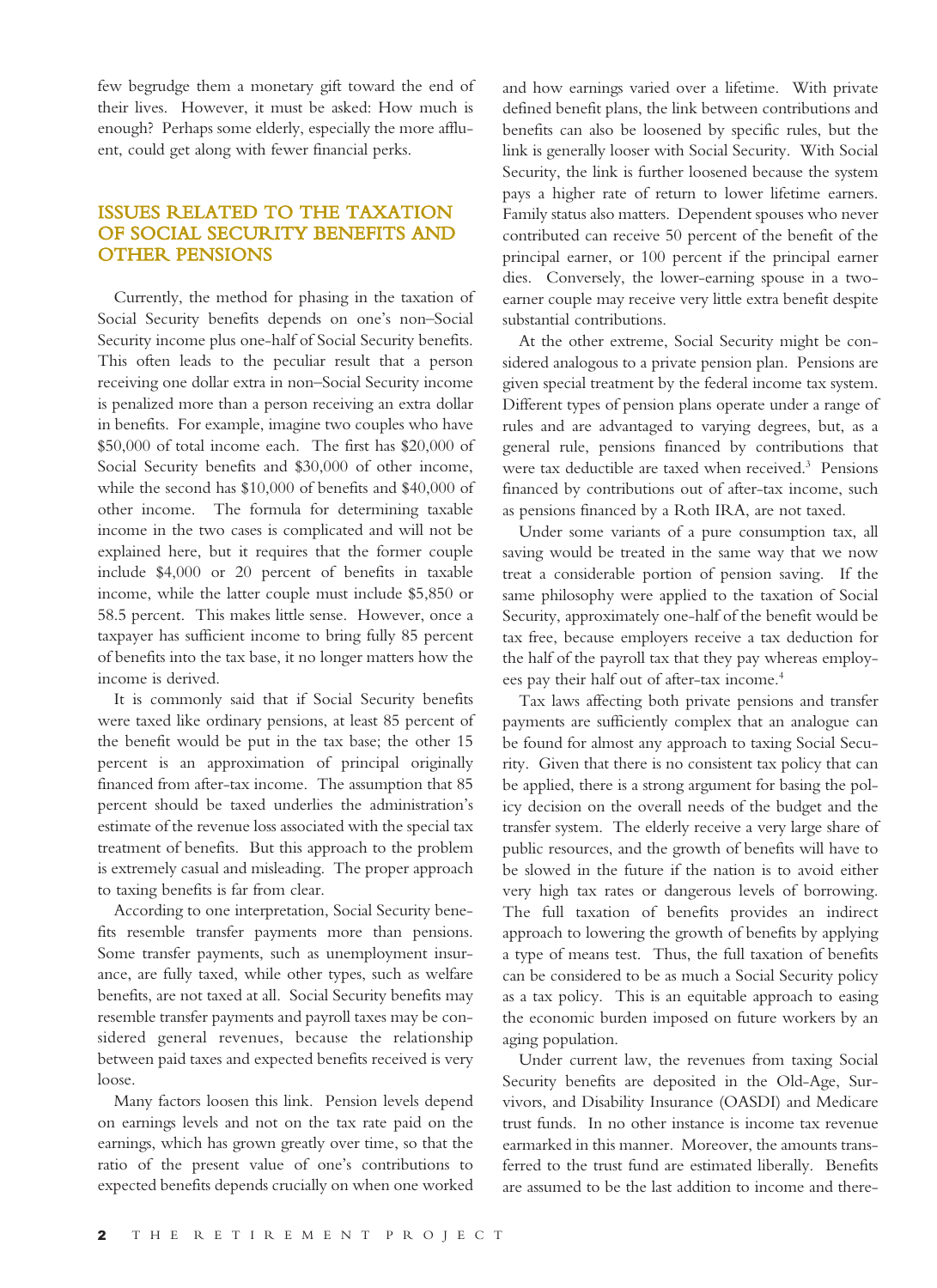fore taxed at the taxpayer's highest marginal rate. It would be equally legitimate to assume that benefits were taxed at the lowest or average marginal rate facing the taxpayer.

Politically, earmarking probably means that future benefits will be higher than they would be otherwise, because the transfer adds to the financial resources of the trust fund and postpones its bankruptcy. This is a rare explicit public transfer from current to future retirees.

## ANALYTIC APPROACH

The analysis presented here provides specific examples of the tax advantages enjoyed by couples age 65 and over. These advantages are compared to those of nonelderly couples whose income is received in fully taxable form—wages, salaries, interest, and dividends. A tax advantage is also provided to recipients of Social Security pensions or disability benefits who are under 65, but they do not receive the extra federal standard deduction. The nonelderly couples examined in this analysis are assumed not to have any Social Security benefits.

The following discussion focuses on relatively affluent couples, not because they are typical of the retired population, but because tax benefits remain significant in the middle and upper ranges of the income distribution. It is these benefits that should be subjected to careful scrutiny.

Only couples are considered here. Unmarried individuals generally receive smaller absolute tax benefits than couples with comparable incomes, although those benefits are still significant. The single elderly tend to be much less affluent than couples. The median single income in 1995 was only \$13,074, compared with a couple's median income of \$30,092. For low-income taxpayers, whether they are single or a couple, the size of the tax preference relative to total income depends mainly on the share of income received from Social Security, since benefits are not taxed at all at lower income levels.

Because the size of the tax advantages enjoyed by the elderly is so dependent on the composition of income, it is important to choose cases that are grounded in reality. In selecting assumptions regarding the composition of income, the analysis was guided by the Statistics of Income, but the data show great diversity in the way that income is received by the elderly. It is difficult to find anyone who can be considered "typical." The chosen cases, described in table 1, show couples with significant income in all the basic income categories.<sup>5</sup>

The analysis separated couples with low work earnings from those who had substantial earnings. This was done because it was believed—before the data were examined—that those who were not mostly retired (that is to say, who earned more than the Social Security earnings limit) would have much lower Social Security benefits and, therefore, much lower tax preferences. Surprisingly, those who reported significant earnings from current work also reported significant Social Security benefits. Indeed, at comparable income levels, benefits for those who were working were only slightly lower than benefits for those who were mostly retired.

In 1995, a worker lost one dollar in Social Security benefits for every three dollars earned above \$11,280. Nevertheless, couples with high earnings can receive high benefits if one member of the couple is retired and receiving benefits while the other is working, or if the worker is older than 69 (at which time the earnings test is no longer applied). In addition, if it is assumed that a person with high earnings at age 65 or above is also likely to have had high earnings when they were younger, it is probable that even the highest-earning case examined in this analysis (\$40,556) would have some benefits left after the earnings test is applied; those benefits would be added to whatever benefits were received by a retired spouse. Or both spouses could be working, in which case the total exempt amount is \$22,560 and the benefit

#### **TABLE 1.**

Sources of Income for Couples Age 65 and Older

|                        | <b>Low Earners</b> |          |          |          | <b>High Earners</b> |          |          |
|------------------------|--------------------|----------|----------|----------|---------------------|----------|----------|
| Sources of Income      | Couple 1           | Couple 2 | Couple 3 | Couple 4 | Couple 5            | Couple 6 | Couple 7 |
|                        | $($ \$)            | $($ \$   | (\$)     | (\$)     | (\$)                | $(\$)$   | (\$)     |
| Earnings               | 4.251              | 2.982    | 2.782    | 3.638    | 19.027              | 27.412   | 40,556   |
| Pensions/Annuities     | 9.213              | 13.680   | 20.982   | 27.128   | 5.582               | 11.045   | 19.219   |
| Interest and Dividends | 4.240              | 5.586    | 11.764   | 20,272   | 1,331               | 3,628    | 8,836    |
| Social Security        | 10.619             | 14.380   | 15,825   | 16.334   | 13.540              | 14.762   | 14,962   |
| Total Income           | 28,323             | 36,628   | 51,353   | 67,372   | 39.480              | 56,847   | 83,573   |

Source: Author's calculations.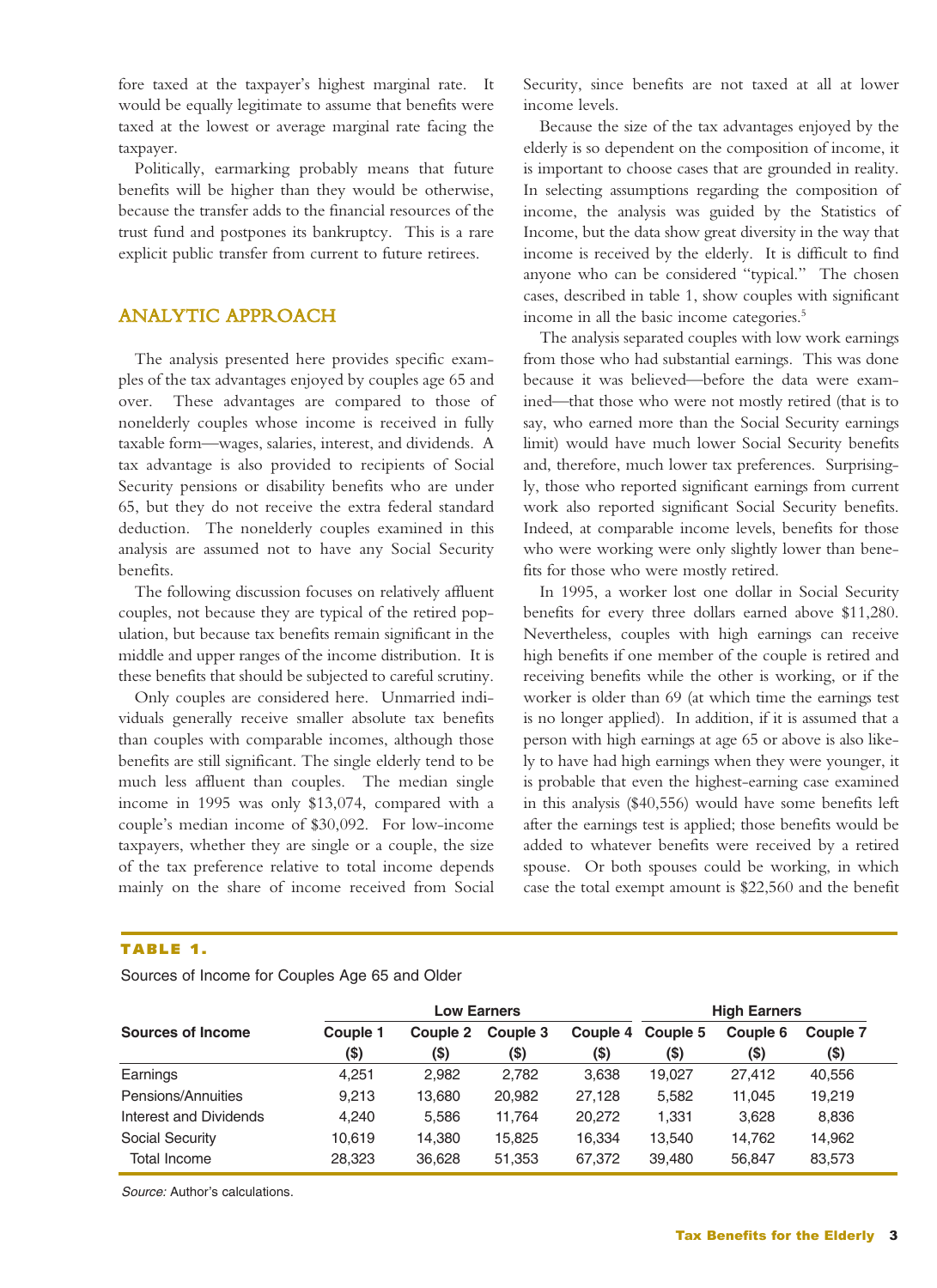#### **TABLE 2.**

Federal Income Tax Liabilities of Low- and High-Earning Couples, 1998

|                     |               | <b>Tax Liability</b>  |                    |                      | Difference as |
|---------------------|---------------|-----------------------|--------------------|----------------------|---------------|
|                     |               | Age 65 and            | Under 65,          | Difference in        | Percentage of |
|                     |               | <b>Older, Retired</b> | <b>Not Retired</b> | <b>Tax Liability</b> | <b>Income</b> |
| <b>Low Earners</b>  | <b>Income</b> | $($ \$)               | $($ \$)            | $($ \$)              | $(\%)$        |
| Couple 1            | \$28,323      | 529                   | 2,374              | (1, 845)             | $-6.5$        |
| Couple 2            | \$36,628      | 1,204                 | 3,619              | (2, 415)             | $-6.6$        |
| Couple 3            | \$51,353      | 4,054                 | 5,831              | (1,777)              | $-3.5$        |
| Couple 4            | \$67,372      | 8.698                 | 9,860              | (1, 162)             | $-1.7$        |
| <b>High Earners</b> |               |                       |                    |                      |               |
| Couple 5            | \$39,480      | 1,811                 | 4,046              | (2,235)              | $-5.7$        |
| Couple 6            | \$56,847      | 5.779                 | 6,900              | (1, 121)             | $-2.0$        |
| Couple 7            | \$83,573      | 13,290                | 14,396             | (1,106)              | $-1.3$        |

Source: Author's calculations.

loss to those with earnings of \$40,556 is only about \$6,000. It should be noted, however, that there are not many couples in the high-earning category. It is rare for people 65 or over to have substantial earnings from work. In 1996, 83 percent of elderly men and 91 percent of elderly women were completely retired.

#### EXAMPLES

For the purposes of this analysis, seven cases were evaluated: four couples 65 or over who were mostly retired and three couples with substantial earnings from work. The latter naturally had higher incomes than those who were mostly retired.

#### Federal taxes

Table 2 examines the federal 1998 tax burdens of elderly couples taking the standard deduction, compared with younger couples with the same total income. The tax preference for elderly couples who itemize is lower. However, most elderly take the standard deduction. This is partly because their standard deduction is more generous than that of younger taxpayers, but it is also because the elderly are likely to have fewer potential itemized deductions. They are likely to have repaid a large portion or all of their mortgages, and they may not have significant state and local income tax or property tax deductions because of tax concessions to be discussed later. Among low earners in the \$20,000 to \$30,000 class, 90 percent take the standard deduction. The percentage taking the standard deduction falls as income rises, but 62 percent still take the standard deduction in the \$60,000 to \$70,000 class. Among high earners, 93

percent take the standard deduction in the \$30,000 to \$40,000 class, falling to 68 percent in the \$50,000 to \$60,000 class and 57 percent in the \$60,000 to \$70,000 class. A substantial majority itemizes in the above \$80,000 class, but only about 15 percent of elderly couples are in that class.

For couples with income below \$44,000, where a substantial portion of Social Security benefits are tax free, the federal tax preference is substantial, amounting to 6.6 percent of income for the low-earning couple with \$36,628 in total income and 5.7 percent for the highearning couple with \$39,480 of income. The relative value of the preference diminishes as income rises and more of Social Security benefits are taxed, but in absolute terms, the benefit is still a healthy \$1,162 for the lowearning couple with \$67,372 in income and \$1,106 for the high earners with \$83,573 in income. These estimates of the tax preference somewhat overstate the tax reduction for those who would have chosen to itemize in the absence of the extra standard deduction for the elderly.

#### State taxes

Table 3 describes the characteristics of state income tax systems that favor the elderly, not including special income tax relief provided for state and local property taxes. Tables 4 through 7 illustrate the value of the income tax relief provided by 35 states and the District of Columbia with income taxes for four of the couples in table 1—low earners with total incomes of \$28,323 and \$67,372 and high earners with total incomes of \$39,480 and \$83,573.

In all cases, Hawaii is the most generous, providing a benefit of \$4,313 for the low-earning couple with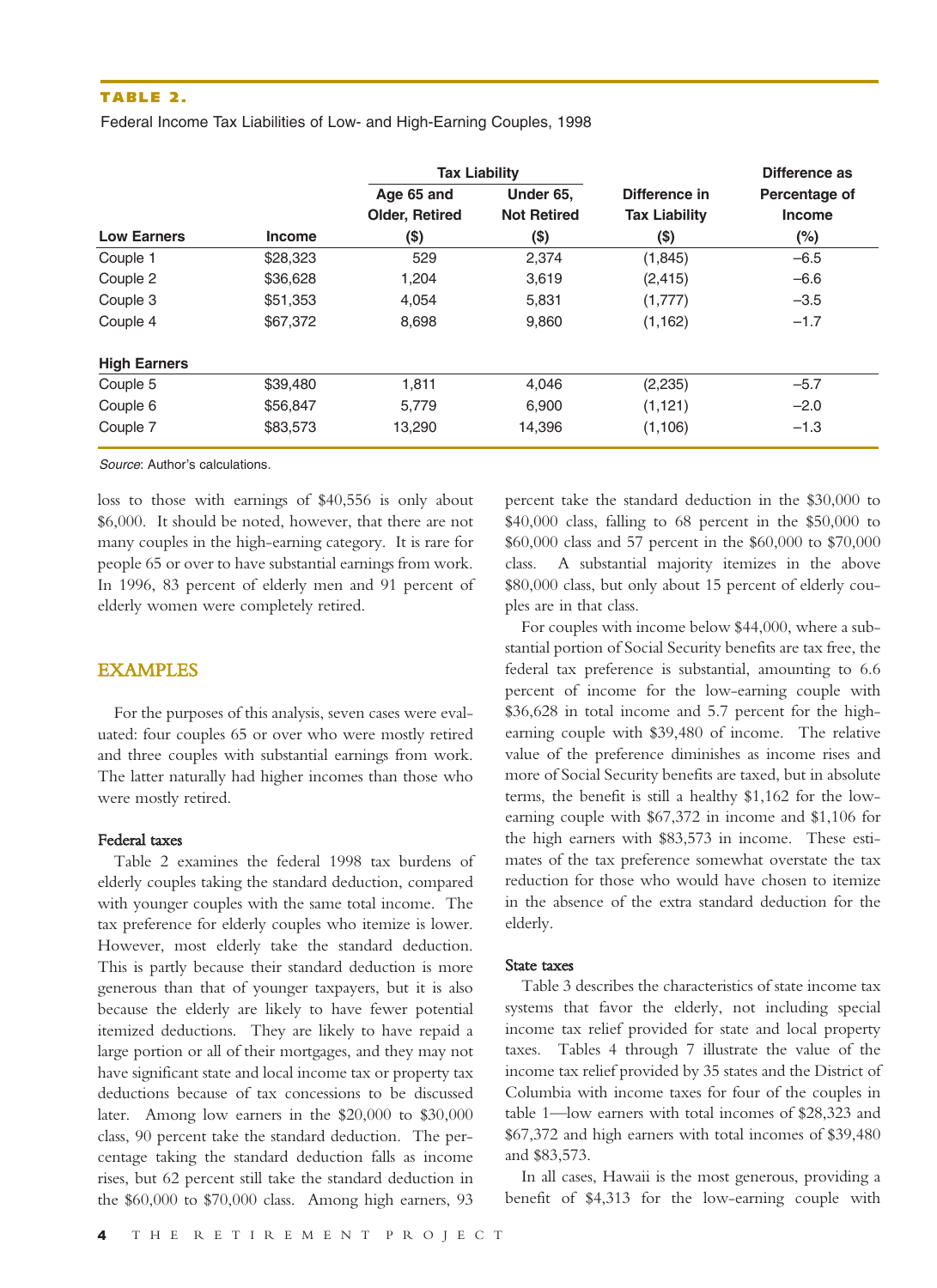\$67,372 in total income (table 5) and \$3,625 for the high-earning couple with \$83,573 (table 7). These amounts are equivalent to 6.4 and 4.3 percent of income, respectively. The generosity stems from a significant extra standard exemption for the elderly and the total exclusion of pensions, annuities, and Social Security benefits. The value of the tax preference is also enhanced by high marginal tax rates, implying that the tax burden on younger people is quite heavy. Although Hawaii stands out, nine states provide benefits worth more than \$1,000 or 3.5 percent of income to the low-earning couple at \$28,323 of income, while 18 states provide similar absolute benefits to the high-earning couple with \$83,573 of income.

When federal and state preferences are combined, the total benefit in Hawaii for a low-earning couple with \$67,372 is \$5,475 or 8.1 percent of income. That is to say, their tax liability is reduced by 36 percent. In South Carolina, the same couple would receive a benefit of \$4,032 or 6.0 percent of income. Their tax burden would be 30 percent lower than that imposed on a younger couple. In Georgia, the benefit is \$2,182 or 3.2 percent of income (tables 2 and 5). For the high-earning couple with \$83,573 in total income, the comparable combined tax reductions are 5.6 percent of income in Hawaii, 4.6 percent in South Carolina, and 2.5 percent in Georgia (tables 2 and 7). Although the percentage benefit remains significant at very high income levels, the system tends to be progressive. For the \$28,323 lowearning couple, the comparable reductions as a percentage of income are 12.1 percent in Hawaii, 9.8 percent in Georgia, and 9.2 percent in South Carolina.

#### Property tax relief

Many states provide income tax relief related to property taxes paid at the state and local levels. Often, the relief is restricted to the elderly, which can be defined as being as young as age 61, as is the case in Washington. The disabled often also qualify.

There are two types of relief. The first is often referred to as a circuit breaker and is confined to taxpayers with low incomes. For example, Connecticut, Nebraska, New Jersey, Ohio, and Washington all have special provisions of this type focused on the elderly, but in all cases the relief phases out below the lowest income level considered in this analysis. The second type of relief provides a property tax exemption that does not depend on income. Alabama, Kentucky, Mississippi, South Carolina, and West Virginia have provisions of this type targeting on the elderly. For example, an exemption of assessed value up to \$20,000 is provided in West Virginia. The average residential property tax rate in the state is

about 1.2 percent, so that the amount of relief for average property owners is \$240.

Generally, property tax relief consists of relatively small concessions compared with the income tax relief considered earlier.

#### **CONCLUSIONS**

Both the tax and spending side of public budgets tend to be very generous to the elderly, even to those whose income is high relative to that of the typical younger family. Although one can concoct rationales for Social Security and Medicare<sup>6</sup> providing generous benefits to the affluent, it is harder to develop a conceptual foundation for tax preferences for the elderly. Such preferences do not fit within the normative concepts of vertical and horizontal equity that are supposed to guide the formation of tax policy, and one does not need an economic incentive to grow old. The preferences are seldom debated publicly, but clearly, they deserve critical scrutiny.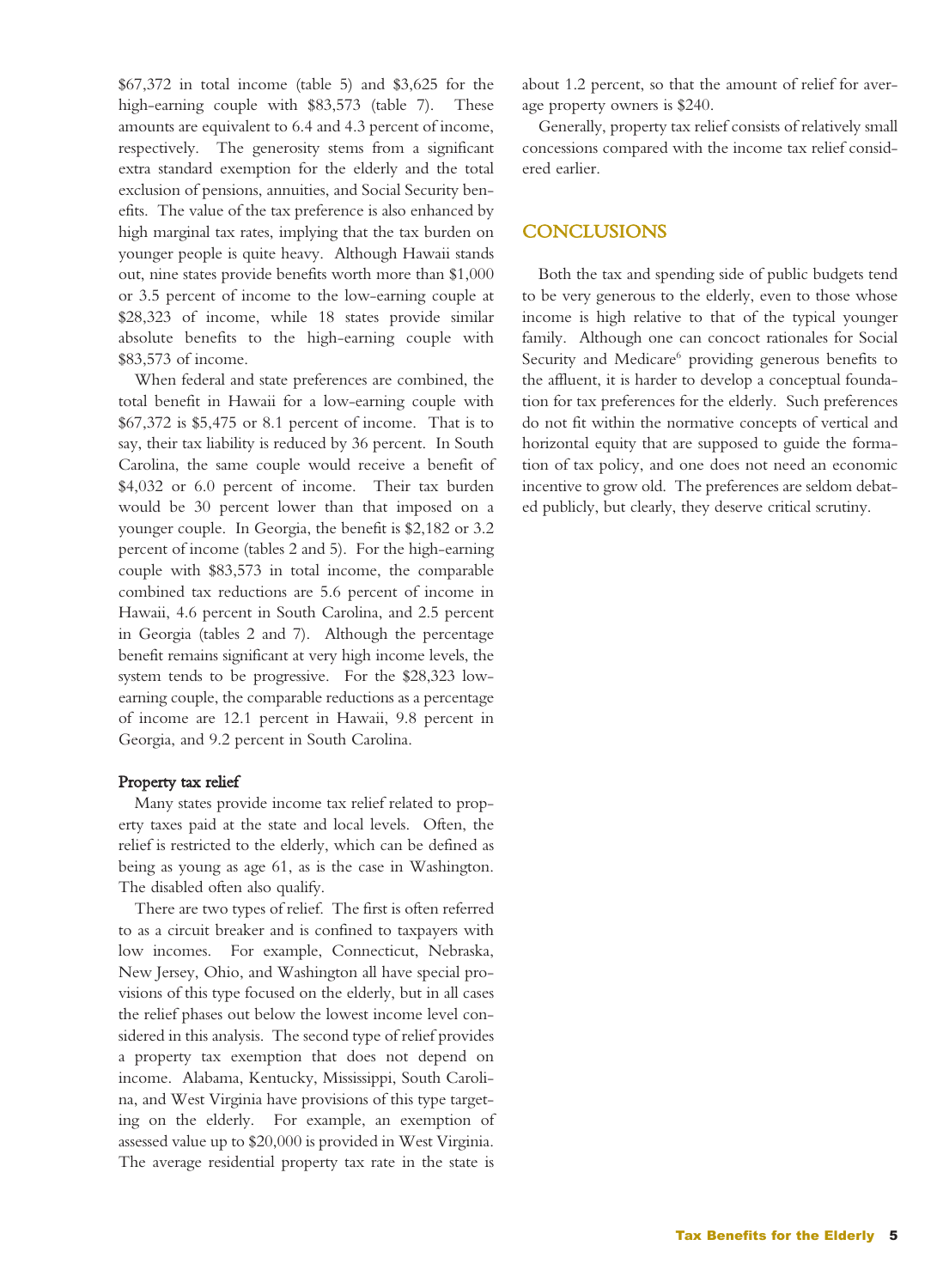## **TABLE 3.**

| <b>State</b>         | Income<br><b>Basis</b> | <b>Additional</b><br><b>Exemption/Deduction</b><br>for the Elderly<br>(joint filers) | <b>Additional</b><br><b>Credit for</b><br>the Elderly<br>(joint filers) | <b>Private</b><br><b>Pension/Retirement</b><br><b>Exclusion</b><br>(joint filers) | <b>Social</b><br><b>Security</b><br><b>Benefits</b><br><b>Exemption</b> | <b>Number of</b><br><b>Tax</b><br><b>Brackets</b> | <b>Low Rate</b> | <b>High Rate</b> |
|----------------------|------------------------|--------------------------------------------------------------------------------------|-------------------------------------------------------------------------|-----------------------------------------------------------------------------------|-------------------------------------------------------------------------|---------------------------------------------------|-----------------|------------------|
|                      |                        | $($ \$)                                                                              | $($ \$)                                                                 |                                                                                   |                                                                         |                                                   | (%)             | (%)              |
| Arizona              | AGI                    | 4,200                                                                                | $\overbrace{\phantom{1232211}}$                                         |                                                                                   | Yes                                                                     | 5                                                 | 2.870           | 5.040            |
| California           | AGI                    |                                                                                      | 140                                                                     |                                                                                   | Yes                                                                     | 6                                                 | 1.000           | 9.300            |
| Colorado             | TI                     |                                                                                      | $\overline{\phantom{0}}$                                                | \$20,000 to \$40,000 <sup>a</sup>                                                 | Yes                                                                     | 1                                                 | 5.000           | 5.000            |
| Connecticut          | AGI                    |                                                                                      | $\overline{\phantom{m}}$                                                |                                                                                   | No                                                                      | $\overline{2}$                                    | 3.000           | 4.500            |
| Delaware             | AGI                    | 2000 $(+ 4,000)^b$                                                                   | 200                                                                     | \$3,000 maximum                                                                   | Yes                                                                     | $\overline{7}$                                    | 2.600           | 6.400            |
| District of Columbia | AGI                    | 2,740                                                                                |                                                                         |                                                                                   | Yes                                                                     | 3                                                 | 6.000           | 9.500            |
| Georgia              | AGI                    | 2,600                                                                                | $\overline{\phantom{0}}$                                                | \$12,000 maximum                                                                  | Yes                                                                     | 6                                                 | 1.000           | 6.000            |
| Hawaii               | AGI                    | 2,080                                                                                | $\overline{\phantom{0}}$                                                | All pension/annuity                                                               | Yes                                                                     | 8                                                 | 1.600           | 8.750            |
| Idaho                | AGI                    | 1,700                                                                                |                                                                         |                                                                                   | Yes                                                                     | 8                                                 | 2.000           | 8.200            |
| Illinois             | AGI                    | 2,000                                                                                | $\overline{\phantom{0}}$                                                | All pension/annuity                                                               | Yes                                                                     |                                                   | 3.000           | 3.000            |
| Indiana              | AGI                    | 2,000                                                                                | $80 - 140$ °                                                            |                                                                                   | Yes                                                                     |                                                   | 3.400           | 3.400            |
| lowa                 | AGI                    |                                                                                      | 40                                                                      | \$10,000 maximum                                                                  | No                                                                      | 9                                                 | 3.600           | 8.980            |
| Kansas               | AGI                    | 1,400                                                                                |                                                                         |                                                                                   | <b>No</b>                                                               | 3                                                 | 4.100           | 6.450            |
| Kentucky             | AGI                    |                                                                                      | 40                                                                      | \$35,000 maximum                                                                  | Yes                                                                     | 5                                                 | 2.000           | 6.000            |
| Louisiana            | AGI                    |                                                                                      | 40                                                                      | \$12,000 maximum                                                                  | Yes                                                                     | 3                                                 | 2.000           | 6.000            |
| Maine                | AGI                    | 4,800                                                                                |                                                                         |                                                                                   | Yes                                                                     | 4                                                 | 2.000           | 8.500            |
| Maryland             | AGI                    | 2,000                                                                                | $\overline{\phantom{0}}$                                                | \$15,900 maximum <sup>d</sup>                                                     | Yes                                                                     | 4                                                 | 2.000           | 4.850            |
| Michigan             | AGI                    | 1,800                                                                                |                                                                         | \$67,620 maximum                                                                  | Yes                                                                     | 1                                                 | 4.400           | 4.400            |
| Minnesota            | <b>TI</b>              | 12,000 maximum <sup>e</sup>                                                          |                                                                         |                                                                                   | No                                                                      | 3                                                 | 6.000           | 8.500            |
| Missouri             | AGI                    | 8,800                                                                                |                                                                         |                                                                                   | <b>No</b>                                                               | 10                                                | 1.500           | 6.000            |
| Montana              | AGI                    | 3.160                                                                                |                                                                         | $$3.600$ maximum <sup>f</sup>                                                     | Yes                                                                     | 10                                                | 2.000           | 11.000           |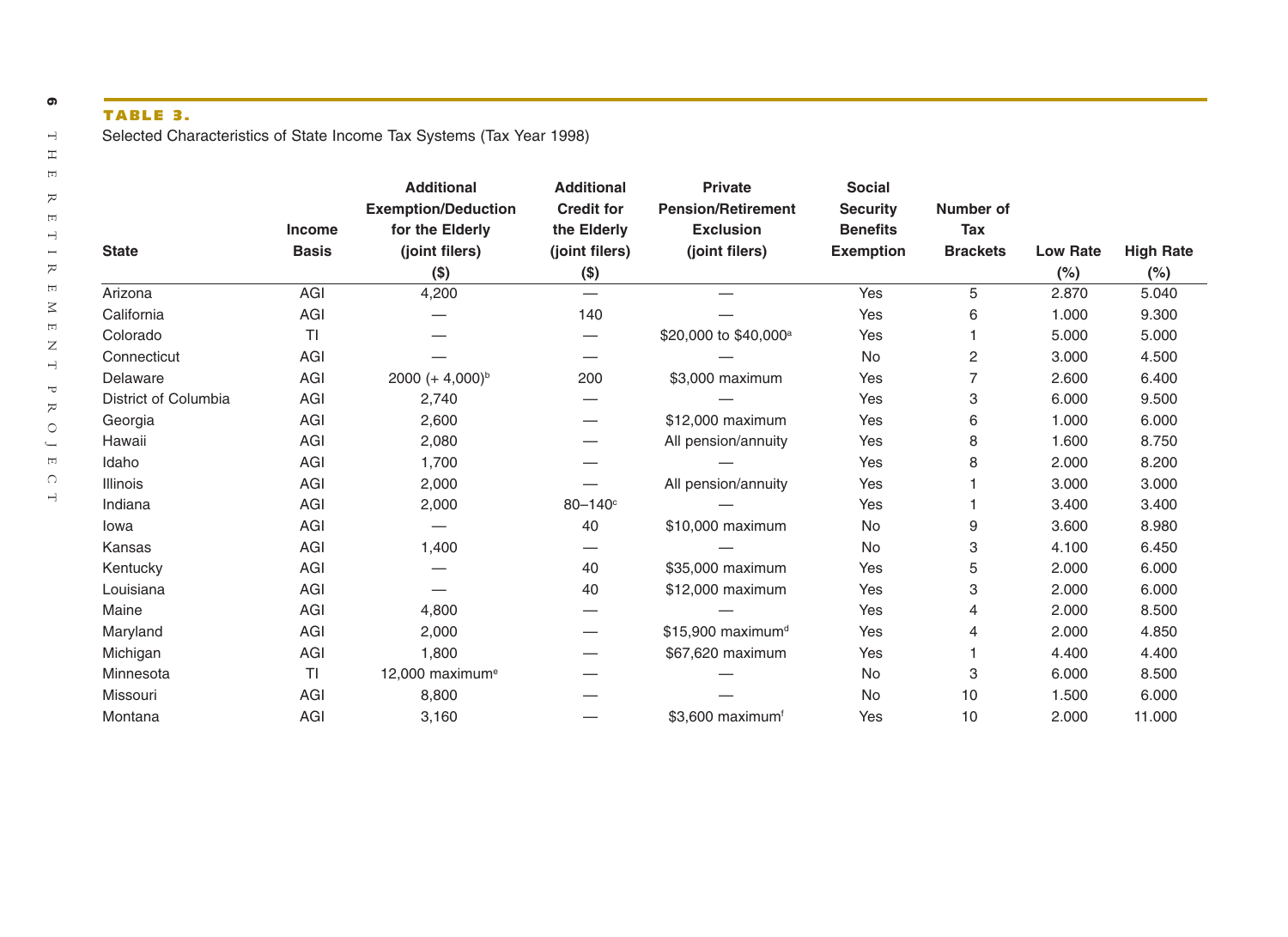|                | <b>Income</b> | <b>Additional</b><br><b>Exemption/Deduction</b><br>for the Elderly | <b>Additional</b><br><b>Credit for</b><br>the Elderly | <b>Private</b><br><b>Pension/Retirement</b><br><b>Exclusion</b> | <b>Social</b><br><b>Security</b><br><b>Benefits</b> | Number of<br><b>Tax</b> |                              |                  |
|----------------|---------------|--------------------------------------------------------------------|-------------------------------------------------------|-----------------------------------------------------------------|-----------------------------------------------------|-------------------------|------------------------------|------------------|
| <b>State</b>   | <b>Basis</b>  | (joint filers)                                                     | (joint filers)                                        | (joint filers)                                                  | <b>Exemption</b>                                    | <b>Brackets</b>         | <b>Low Rate</b>              | <b>High Rate</b> |
|                |               | $(\$)$                                                             | $($ \$)                                               |                                                                 |                                                     |                         | $(\%)$                       | $(\%)$           |
| Nebraska       | AGI           | 1,700                                                              |                                                       |                                                                 | <b>No</b>                                           | 4                       | 2.620                        | 6.990            |
| New Mexico     | AGI           | 8,000 maximum <sup>9</sup>                                         |                                                       |                                                                 | No                                                  |                         | 1.700                        | 8.200            |
| New York       | AGI           |                                                                    |                                                       | \$40,000 maximum                                                | Yes                                                 | 5                       | 4.000                        | 6.850            |
| North Carolina | ΤI            | 1,200                                                              |                                                       | \$4,000 maximum                                                 | Yes                                                 | З                       | 6.000                        | 7.750            |
| North Dakota   | <b>TI</b>     |                                                                    |                                                       |                                                                 | <b>No</b>                                           | 8                       | 2.670                        | 1.200            |
| Ohio           | AGI           | 40                                                                 | 50                                                    | \$25 to \$200 credit                                            | Yes                                                 | 9                       | 6.730                        | 6.799            |
| Oklahoma       | TI            | 2,000                                                              |                                                       | \$4,400 maximum <sup>h</sup>                                    | Yes                                                 | 8                       | 5.000                        | 6.750            |
| Oregon         | <b>TI</b>     | 2,400                                                              |                                                       | 9% maximum credit <sup>i</sup>                                  | Yes                                                 | 3                       | 5.000                        | 9.000            |
| Rhode Island   | <b>FL</b>     | 1,700                                                              |                                                       |                                                                 | No                                                  |                         | (25.6% of federal liability) |                  |
| South Carolina | TI            | 23,000                                                             |                                                       | \$10,000                                                        | Yes                                                 | 6                       | 2.500                        | 7.000            |
| Utah           | ΤI            | 1,700                                                              |                                                       | \$15,000                                                        | No                                                  | 6                       | 2.300                        | 7.000            |
| Vermont        | <b>FL</b>     |                                                                    |                                                       |                                                                 | No                                                  |                         | (25% of federal liability)   |                  |
| Virginia       | AGI           | 25,600 <sup>k</sup>                                                |                                                       |                                                                 | Yes                                                 | 4                       | 2.000                        | 5.750            |
| West Virginia  | AGI           | 16,000                                                             |                                                       |                                                                 | No                                                  | 5                       | 3.000                        | 6.500            |
| Wisconsin      | AGI           |                                                                    | 50 <sup>1</sup>                                       |                                                                 | <b>No</b>                                           | 3                       | 4.770                        | 6.770            |

Source: Individual state tax laws.

AGI = Federal Adjusted Gross Income; TI = Federal Taxable Income; FL = Federal Income Tax Liability. Notes: States using TI as a starting point implicitly recognized an additional \$1,700 standard deduction at the federal level.

a Based on allocation of income between spouses. Social Security benefits are included on prorated basis in income calculation for the exclusion.

b \$4,000 exemption for those with AGI (minus pension and Social Security income) under \$20,000 and earned income under \$5,000.

- c Limit less than \$10,000 income.
- d Based on Social Security benefits.

e Limit \$42,000 AGI and \$12,000 in nontaxable Social Security income plus Railroad Retirement income plus Schedule R income.

- f Phased out between \$30,000 and \$31,800 income
- g Phased out between \$30,000 and \$51,000 income.
- h Limit less than \$25,000 income.
- i Limit less than \$45,000 income (minus Social Security benefits) or \$15,000 in Social Security benefits.
- <sup>j</sup> Phased out above \$32,000.
- k Includes \$24,000 deduction and additional \$1,600 exemption.
- l Phased out for AGI above \$40,000.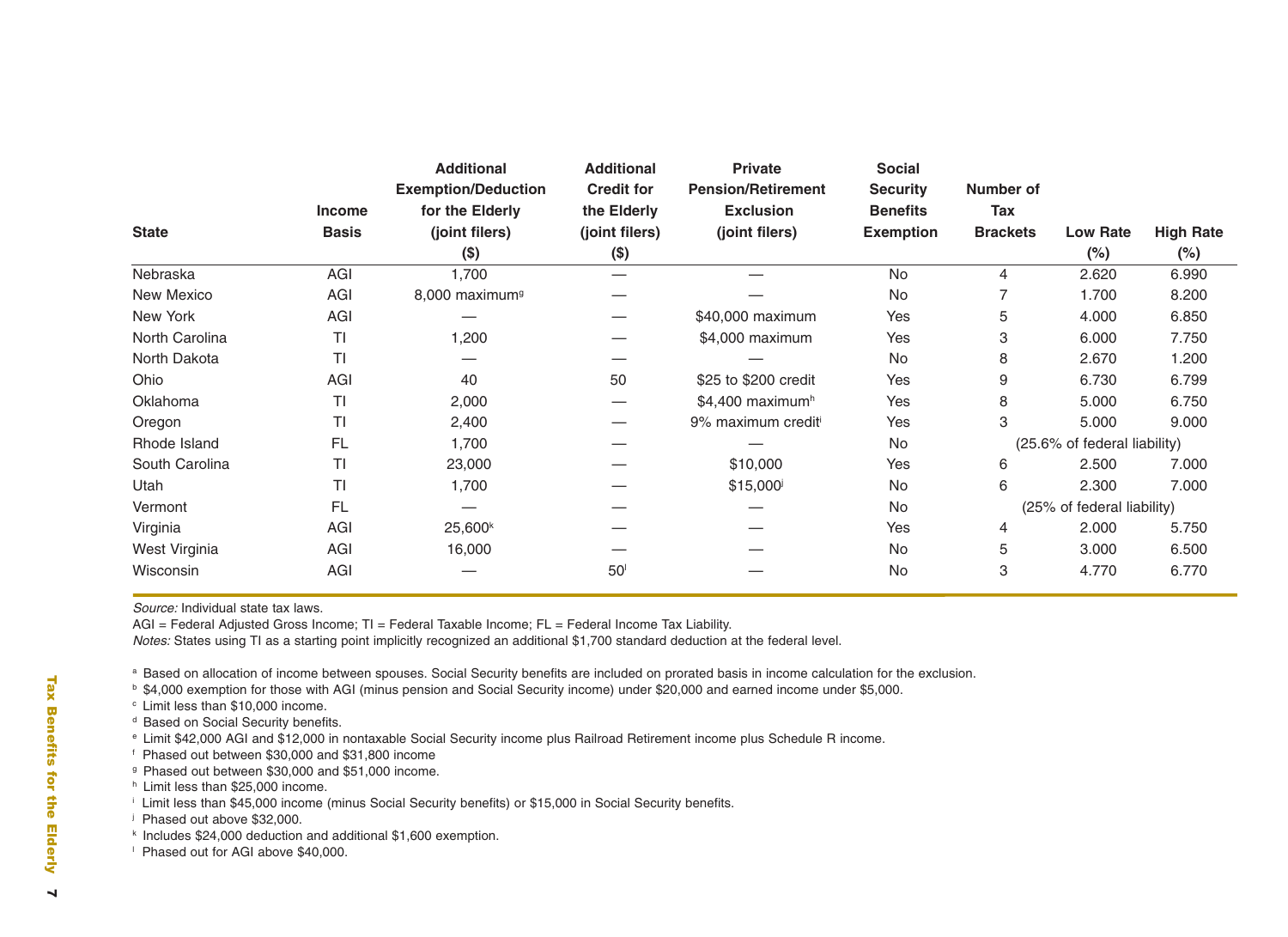#### **TABLE 4.**

State Income Tax Liabilities for Low-Earning Couples Age 65 and Older Compared with Those for Younger Couples, Income Level \$28,323 in 1998

| <b>Tax Liability/(Tax Refund)</b> |             |                     | Difference as        |               |  |
|-----------------------------------|-------------|---------------------|----------------------|---------------|--|
|                                   | Age 65      |                     | Difference in        | Percentage of |  |
|                                   | and Older   | <b>Under Age 65</b> | <b>Tax Liability</b> | Income        |  |
| <b>State</b>                      | $($ \$)     | $($ \$)             | $($ \$)              | (%)           |  |
| Hawaii                            | 49          | 1,641               | (1,592)              | $-5.6$        |  |
| Oregon                            | 112         | 1,478               | (1,366)              | $-4.8$        |  |
| Wisconsin                         | $\pmb{0}$   | 1,322               | (1, 322)             | $-4.7$        |  |
| District of Columbia              | 618         | 1,930               | (1, 312)             | $-4.6$        |  |
| Maryland <sup>a</sup>             | 231         | 1,477               | (1,246)              | $-4.4$        |  |
| Kentucky                          | 81          | 1,242               | (1, 161)             | $-4.1$        |  |
| Delaware                          | $\mathsf 0$ | 1,134               | (1, 134)             | $-4.0$        |  |
| Virginia                          | $\pmb{0}$   | 1,037               | (1,037)              | $-3.7$        |  |
| lowa                              | $\pmb{0}$   | 1,012               | (1,012)              | $-3.6$        |  |
| Michigan                          | 48          | 1,000               | (952)                | $-3.4$        |  |
| New York <sup>b</sup>             | 105         | 1,054               | (949)                | $-3.4$        |  |
| Georgia                           | (10)        | 937                 | (947)                | $-3.3$        |  |
| Utah                              | $\mathsf 0$ | 909                 | (909)                | $-3.2$        |  |
| Oklahoma                          | 137         | 988                 | (851)                | $-3.0$        |  |
| Minnesota                         | 129         | 951                 | (822)                | $-2.9$        |  |
| Montana                           | 140         | 952                 | (812)                | $-2.9$        |  |
| Idaho                             | 101         | 889                 | (788)                | $-2.8$        |  |
| South Carolina                    | $\pmb{0}$   | 775                 | (775)                | $-2.7$        |  |
| Louisiana                         | $\pmb{0}$   | 725                 | (725)                | $-2.6$        |  |
| North Carolina                    | 392         | 1,100               | (708)                | $-2.5$        |  |
| West Virginia                     | 173         | 874                 | (701)                | $-2.5$        |  |
| Colorado                          | (284)       | 403                 | (687)                | $-2.4$        |  |
| Illinois                          | 117         | 772                 | (655)                | $-2.3$        |  |
| Missouri                          | 123         | 762                 | (639)                | $-2.3$        |  |
| Rhode Island                      | 143         | 641                 | (498)                | $-1.8$        |  |
| North Dakota                      | 167         | 663                 | (496)                | $-1.8$        |  |
| Arizona                           | $\pmb{0}$   | 487                 | (487)                | $-1.7$        |  |
| Kansas                            | 144         | 624                 | (480)                | $-1.7$        |  |
| Vermont                           | 132         | 594                 | (462)                | $-1.6$        |  |
| Maine                             | 83          | 534                 | (451)                | $-1.6$        |  |
| Nebraska                          | 95          | 526                 | (431)                | $-1.5$        |  |
| Indiana                           | 466         | 895                 | (429)                | $-1.5$        |  |
| Ohio                              | 223         | 624                 | (401)                | $-1.4$        |  |
| New Mexico                        | $\mathsf 0$ | 387                 | (387)                | $-1.4$        |  |
| California                        | $\mathsf 0$ | 217                 | (217)                | $-0.8$        |  |
| Connecticut                       | $\mathsf 0$ | 32                  | (32)                 | $-0.1$        |  |

Source: Author's calculations.

<sup>a</sup> Includes Baltimore City taxes.

**b Includes New York City taxes.**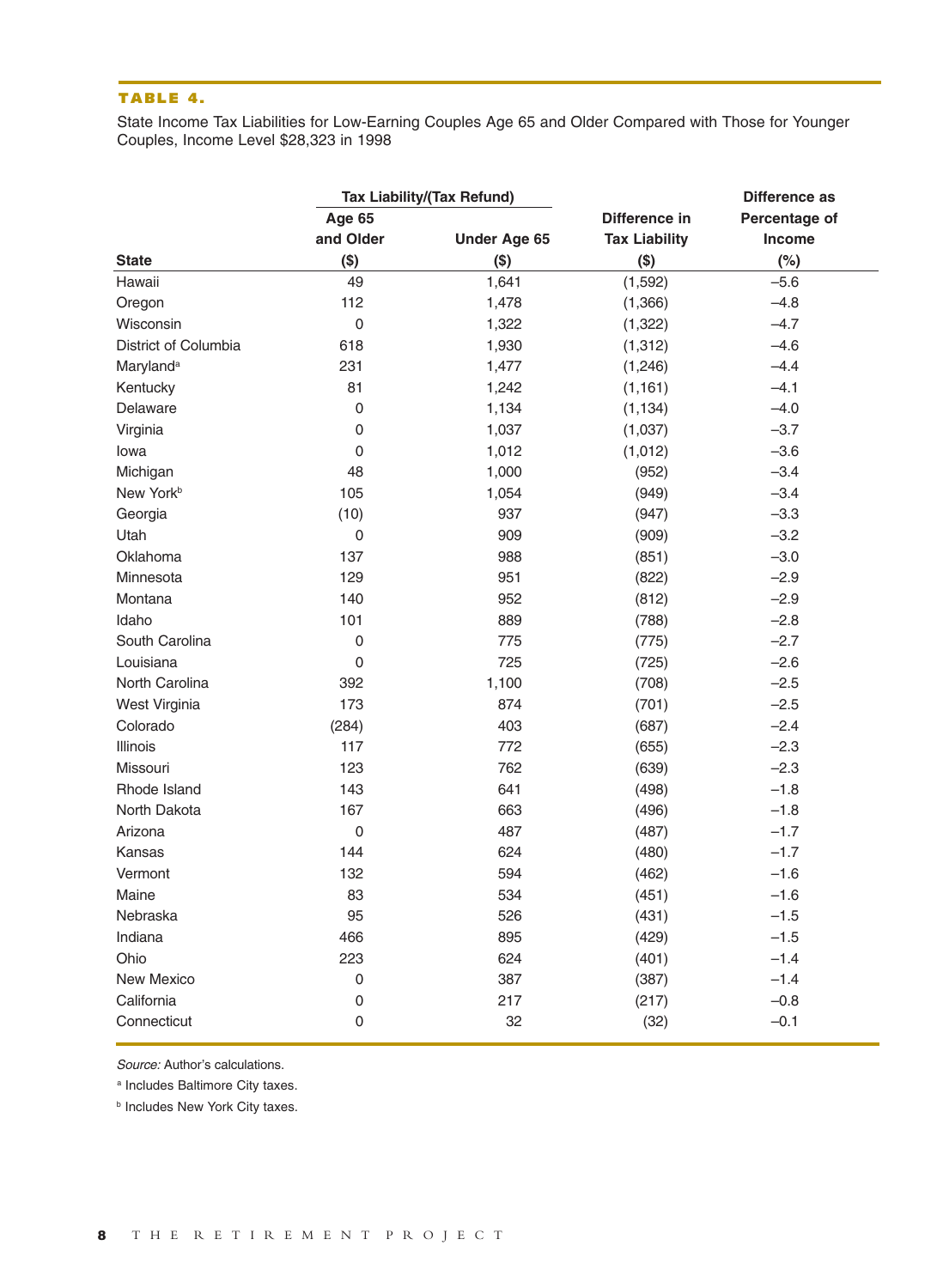#### **TABLE 5.**

State Income Tax Liabilities for Low-Earning Couples Age 65 and Older Compared with Those for Younger Couples, Income Level \$67,372 in 1998

|                       |           | <b>Tax Liability/(Tax Refund)</b> |                      | Difference as |
|-----------------------|-----------|-----------------------------------|----------------------|---------------|
|                       | Age 65    |                                   | Difference in        | Percentage of |
|                       | and Older | <b>Under Age 65</b>               | <b>Tax Liability</b> | Income        |
| <b>State</b>          | $($ \$)   | $($ \$)                           | $($ \$)              | (%)           |
| Hawaii                | 1,100     | 5,413                             | (4, 313)             | $-6.4$        |
| South Carolina        | 635       | 3,505                             | (2,870)              | $-4.3$        |
| Kentucky              | 1,099     | 3,802                             | (2,703)              | $-4.0$        |
| District of Columbia  | 3,640     | 5,639                             | (1,999)              | $-3.0$        |
| Michigan              | 726       | 2,718                             | (1,992)              | $-3.0$        |
| New York <sup>a</sup> | 3,130     | 5,064                             | (1,934)              | $-2.9$        |
| lowa                  | 2,679     | 4,371                             | (1,692)              | $-2.5$        |
| Virginia              | 1,607     | 3,283                             | (1,676)              | $-2.5$        |
| Oregon                | 3,287     | 4,931                             | (1,644)              | $-2.4$        |
| Idaho                 | 2,527     | 3,993                             | (1,466)              | $-2.2$        |
| Louisiana             | 735       | 2,134                             | (1, 399)             | $-2.1$        |
| Illinois              | 579       | 1,943                             | (1, 364)             | $-2.0$        |
| Maryland <sup>b</sup> | 3,004     | 4,358                             | (1, 354)             | $-2.0$        |
| California            | 1,111     | 2,405                             | (1, 294)             | $-1.9$        |
| North Carolina        | 2,575     | 3,804                             | (1,229)              | $-1.8$        |
| Colorado              | 986       | 2,192                             | (1,206)              | $-1.8$        |
| Oklahoma              | 2,577     | 3,721                             | (1, 144)             | $-1.7$        |
| Georgia               | 2,257     | 3,277                             | (1,020)              | $-1.5$        |
| Delaware              | 3,100     | 3,814                             | (714)                | $-1.1$        |
| Arizona               | 1,076     | 1,776                             | (700)                | $-1.0$        |
| West Virginia         | 2,350     | 2,994                             | (644)                | $-1.0$        |
| Indiana               | 1,599     | 2,223                             | (624)                | $-0.9$        |
| Montana               | 3,987     | 4,548                             | (561)                | $-0.8$        |
| Wisconsin             | 3,771     | 4,320                             | (549)                | $-0.8$        |
| New Mexico            | 2,420     | 2,782                             | (362)                | $-0.5$        |
| Maine                 | 3,251     | 3,599                             | (348)                | $-0.5$        |
| Minnesota             | 3,564     | 3,892                             | (328)                | $-0.5$        |
| North Dakota          | 3,237     | 3,556                             | (319)                | $-0.5$        |
| Rhode Island          | 2,348     | 2,662                             | (314)                | $-0.5$        |
| Vermont               | 2,175     | 2,465                             | (290)                | $-0.4$        |
| Utah                  | 3,131     | 3,380                             | (249)                | $-0.4$        |
| Kansas                | 2,489     | 2,730                             | (241)                | $-0.4$        |
| Connecticut           | 2,143     | 2,364                             | (221)                | $-0.3$        |
| Missouri              | 2,476     | 2,656                             | (180)                | $-0.3$        |
| Ohio                  | 2,258     | 2,373                             | (115)                | $-0.2$        |
| Nebraska              | 2,472     | 2,573                             | (101)                | $-0.1$        |

Source: Author's calculations.

<sup>a</sup> Includes New York City taxes.

**b** Includes Baltimore City taxes.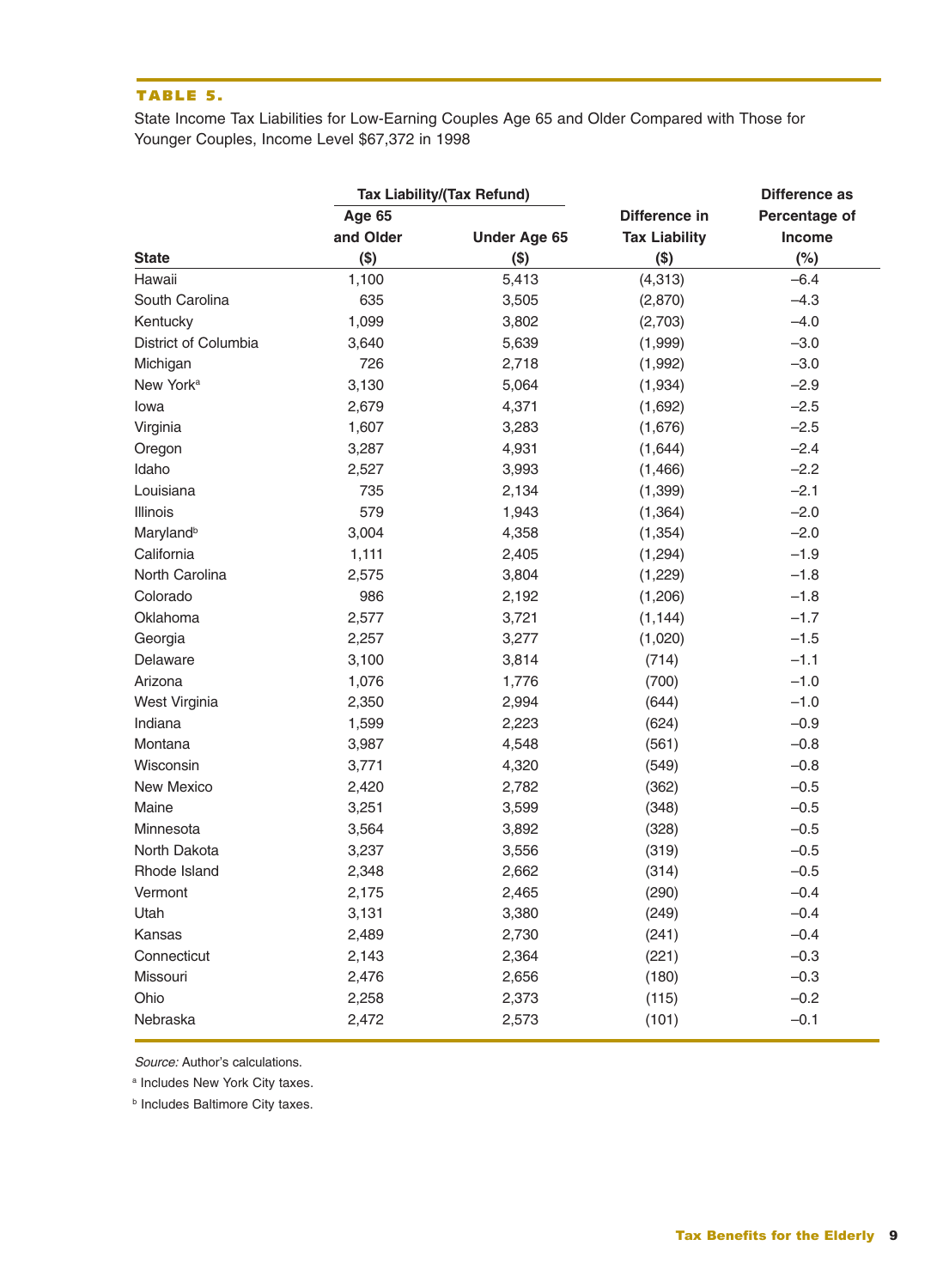#### **TABLE 6.**

State Income Tax Liabilities for High–Earning Couples Age 65 and Older Compared with Those for Younger Couples, Income Level \$39,480 in 1998

|                       |               | <b>Tax Liability/(Tax Refund)</b> |                      | Difference as |
|-----------------------|---------------|-----------------------------------|----------------------|---------------|
|                       | <b>Age 65</b> |                                   | Difference in        | Percentage of |
|                       | and Older     | <b>Under Age 65</b>               | <b>Tax Liability</b> | <b>Income</b> |
| <b>State</b>          | $($ \$)       | $($ \$)                           | $($ \$)              | (%)           |
| Hawaii                | 812           | 2,655                             | (1, 843)             | $-4.7$        |
| District of Columbia  | 1,278         | 2,989                             | (1,711)              | $-4.3$        |
| Virginia              | 0             | 1,679                             | (1,679)              | $-4.3$        |
| Utah                  | 0             | 1,631                             | (1,631)              | $-4.1$        |
| South Carolina        | 0             | 1,552                             | (1, 552)             | $-3.9$        |
| Georgia               | 90            | 1,603                             | (1, 513)             | $-3.8$        |
| Oregon                | 1,005         | 2,423                             | (1, 418)             | $-3.6$        |
| Delaware              | 476           | 1,889                             | (1, 413)             | $-3.6$        |
| Montana               | 454           | 1,849                             | (1, 395)             | $-3.5$        |
| New York <sup>a</sup> | 745           | 2,056                             | (1, 311)             | $-3.3$        |
| Kentucky              | 826           | 2,127                             | (1,301)              | $-3.3$        |
| North Dakota          | 452           | 1,744                             | (1,292)              | $-3.3$        |
| Maryland <sup>b</sup> | 1,013         | 2,300                             | (1, 287)             | $-3.3$        |
| lowa                  | 749           | 2,014                             | (1,265)              | $-3.2$        |
| Idaho                 | 579           | 1,759                             | (1, 180)             | $-3.0$        |
| Wisconsin             | 1,102         | 2,223                             | (1, 121)             | $-2.8$        |
| Oklahoma              | 679           | 1,768                             | (1,089)              | $-2.8$        |
| Colorado              | (82)          | 958                               | (1,040)              | $-2.6$        |
| North Carolina        | 884           | 1,851                             | (967)                | $-2.4$        |
| Maine                 | 363           | 1,310                             | (947)                | $-2.4$        |
| Minnesota             | 723           | 1,660                             | (937)                | $-2.4$        |
| Michigan              | 570           | 1,491                             | (921)                | $-2.3$        |
| West Virginia         | 470           | 1,371                             | (901)                | $-2.3$        |
| New Mexico            | 69            | 945                               | (876)                | $-2.2$        |
| Missouri              | 512           | 1,331                             | (819)                | $-2.1$        |
| Louisiana             | 395           | 1,105                             | (710)                | $-1.8$        |
| Illinois              | 473           | 1,106                             | (633)                | $-1.6$        |
| California            | 31            | 639                               | (608)                | $-1.5$        |
| Rhode Island          | 489           | 1,092                             | (603)                | $-1.5$        |
| Vermont               | 453           | 1,012                             | (559)                | $-1.4$        |
| Nebraska              | 395           | 951                               | (556)                | $-1.4$        |
| Arizona               | 297           | 838                               | (541)                | $-1.4$        |
| Ohio                  | 541           | 1,074                             | (533)                | $-1.4$        |
| Indiana               | 746           | 1,274                             | (528)                | $-1.3$        |
| Kansas                | 503           | 1,014                             | (511)                | $-1.3$        |
| Connecticut           | 16            | 306                               | (290)                | $-0.7$        |

Source: Author's calculations.

<sup>a</sup> Includes New York City taxes.

**b** Includes Baltimore City taxes.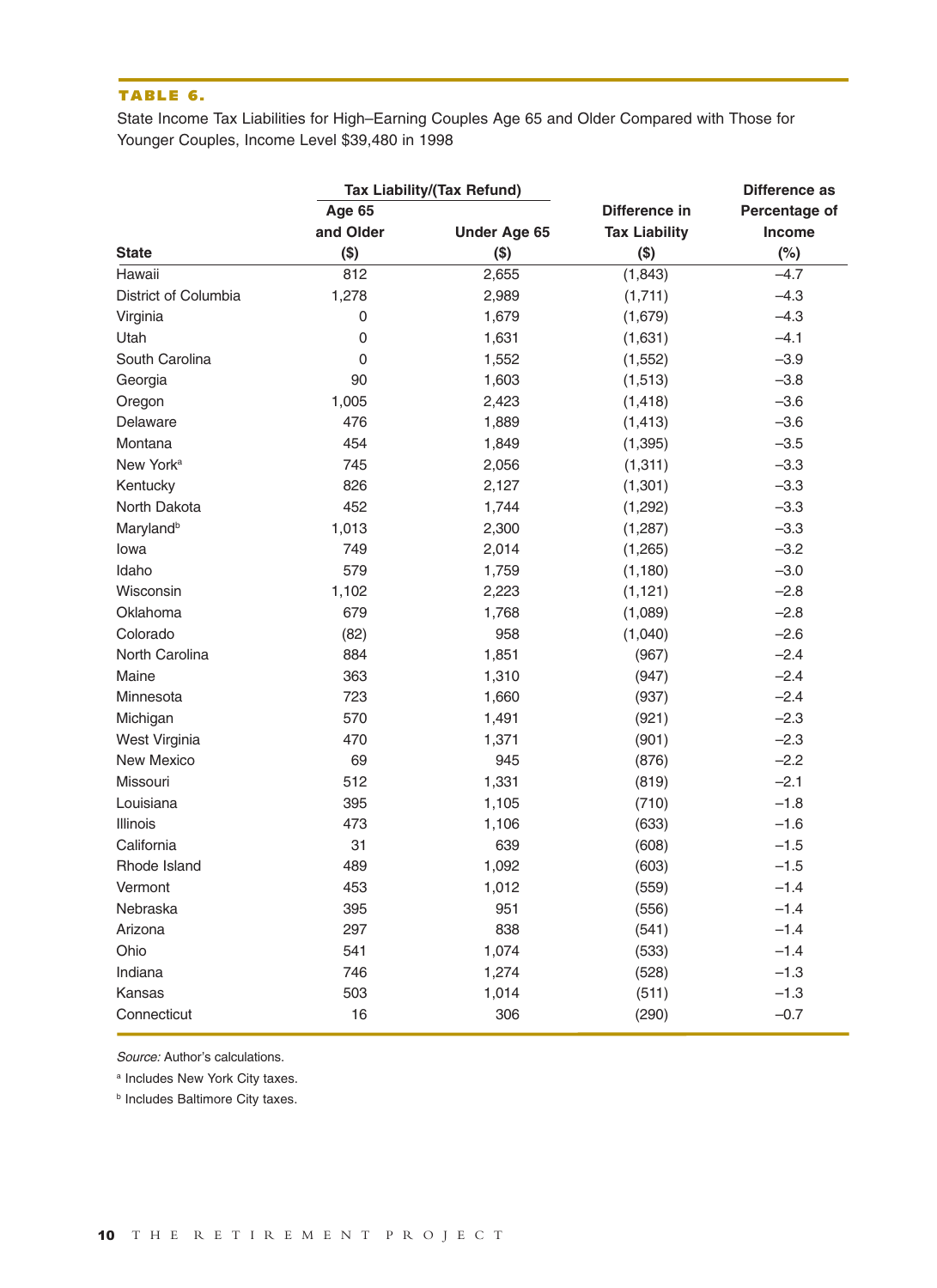#### **TABLE 7.**

State Income Tax Liabilities for High-Earning Couples Age 65 and Older Compared with Those for Younger Couples, Income Level \$83,573 in 1998

|                       | <b>Tax Liability/(Tax Refund)</b> |                     | Difference as        |               |  |
|-----------------------|-----------------------------------|---------------------|----------------------|---------------|--|
|                       | <b>Age 65</b>                     |                     | Difference in        | Percentage of |  |
|                       | and Older                         | <b>Under Age 65</b> | <b>Tax Liability</b> | Income        |  |
| <b>State</b>          | $($ \$)                           | $($ \$)             | $($ \$)              | (%)           |  |
| Hawaii                | 3,408                             | 7,033               | (3,625)              | $-4.3$        |  |
| Kentucky              | 1,961                             | 4,774               | (2,813)              | $-3.4$        |  |
| South Carolina        | 1,867                             | 4,639               | (2,772)              | $-3.3$        |  |
| lowa                  | 3,637                             | 5,826               | (2, 189)             | $-2.6$        |  |
| District of Columbia  | 5,307                             | 7,178               | (1,871)              | $-2.2$        |  |
| New York <sup>a</sup> | 5,091                             | 6,886               | (1,795)              | $-2.1$        |  |
| Virginia              | 2,618                             | 4,214               | (1,596)              | $-1.9$        |  |
| Delaware              | 3,355                             | 4,932               | (1, 577)             | $-1.9$        |  |
| Oregon                | 4,863                             | 6,390               | (1,527)              | $-1.8$        |  |
| California            | 2,364                             | 3,843               | (1, 479)             | $-1.8$        |  |
| Louisiana             | 1,375                             | 2,834               | (1, 459)             | $-1.7$        |  |
| Idaho                 | 3,955                             | 5,321               | (1,366)              | $-1.6$        |  |
| Maryland <sup>b</sup> | 4,232                             | 5,552               | (1,320)              | $-1.6$        |  |
| Colorado              | 1,806                             | 3,002               | (1, 196)             | $-1.4$        |  |
| North Carolina        | 3,806                             | 4,938               | (1, 132)             | $-1.4$        |  |
| Illinois              | 1,344                             | 2,429               | (1,085)              | $-1.3$        |  |
| Oklahoma              | 3,808                             | 4,855               | (1,047)              | $-1.3$        |  |
| Georgia               | 3,241                             | 4,249               | (1,008)              | $-1.2$        |  |
| Arizona               | 1,663                             | 2,395               | (732)                | $-0.9$        |  |
| West Virginia         | 3,381                             | 4,047               | (666)                | $-0.8$        |  |
| Montana               | 5,628                             | 6,223               | (595)                | $-0.7$        |  |
| Indiana               | 2,197                             | 2,773               | (576)                | $-0.7$        |  |
| Wisconsin             | 4,909                             | 5,418               | (509)                | $-0.6$        |  |
| Connecticut           | 2,729                             | 3,182               | (453)                | $-0.5$        |  |
| North Dakota          | 4,545                             | 4,886               | (341)                | $-0.4$        |  |
| Maine                 | 4,645                             | 4,976               | (331)                | $-0.4$        |  |
| Minnesota             | 4,876                             | 5,188               | (312)                | $-0.4$        |  |
| New Mexico            | 3,681                             | 3,989               | (308)                | $-0.4$        |  |
| Rhode Island          | 3,588                             | 3,887               | (299)                | $-0.4$        |  |
| Vermont               | 3,323                             | 3,599               | (276)                | $-0.3$        |  |
| Nebraska              | 3,392                             | 3,655               | (263)                | $-0.3$        |  |
| Utah                  | 4,118                             | 4,356               | (238)                | $-0.3$        |  |
| Missouri              | 3,383                             | 3,619               | (236)                | $-0.3$        |  |
| Kansas                | 3,533                             | 3,768               | (235)                | $-0.3$        |  |
| Michigan              | 3,253                             | 3,431               | (178)                | $-0.2$        |  |
| Ohio                  | 3,031                             | 3,148               | (117)                | $-0.1$        |  |

Source: Author's calculations.

<sup>a</sup> Includes New York City taxes.

**b** Includes Baltimore City taxes.